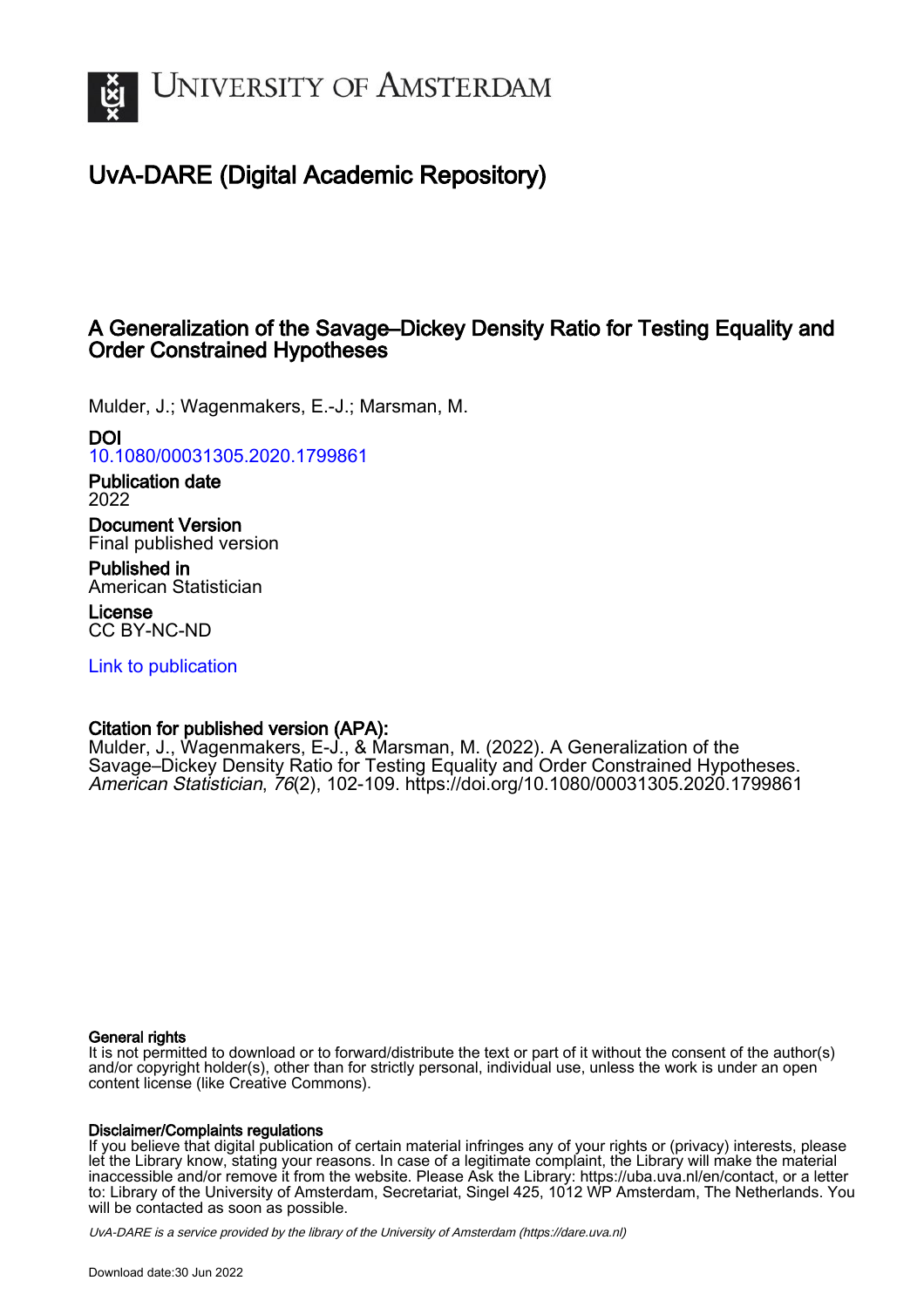Tavlor & Francis ر<br>Taylor & Francis Group

<span id="page-1-1"></span>**a** OPEN ACCESS

Check for updates

# <span id="page-1-3"></span>**A Generalization of the Savage–Dickey Density Ratio for Testing Equality and Order Constrained Hypotheses**

Joris Mulderª, Eric-Jan Wagenmakersʰ, and Maarten Marsmanʰ

<span id="page-1-0"></span><sup>a</sup>Tilburg School of Social and Behavioral Sciences, Tilburg University, Tilburg, Netherlands; <sup>b</sup>Department of Psychology, University of Amsterdam, Amsterdam, Netherlands

#### **ABSTRACT**

The Savage–Dickey density ratio is a specific expression of the Bayes factor when testing a precise (equality constrained) hypothesis against an unrestricted alternative. The expression greatly simplifies the computation of the Bayes factor at the cost of assuming a specific form of the prior under the precise hypothesis as a function of the unrestricted prior. A generalization was proposed by Verdinelli and Wasserman such that the priors can be freely specified under both hypotheses while keeping the computational advantage. This article presents an extension of this generalization when the hypothesis has equality as well as order constraints on the parameters of interest. The methodology is used for a constrained multivariate t-test using the JZS Bayes factor and a constrained hypothesis test under the multinomial model.

**ARTICLE HISTORY** Received April 2020

Accepted July 2020

#### **KEYWORDS**

Bayes factors; Constrained hypotheses; Constrained multinomial models; Constrained multivariate Bayesian t-test

## **1. Introduction**

The Savage–Dickey density ratio (Dickey [1971\)](#page-7-0) is a special expression of the Bayes factor, the Bayesian measure of statistical evidence between two statistical hypotheses in light of the observed data (Jeffreys [1961;](#page-7-1) Kass and Raftery [1995\)](#page-7-2). The Savage–Dickey density ratio is relatively easy to compute from Markov chain Monte Carlo (MCMC) output without requiring the marginal likelihoods under the hypotheses. Consider a test of a normal mean  $\theta$  with unknown variance  $\sigma^2$ ,  $H_c$ :  $\theta = 0$ versus *Hu* : *θ* ∈ R, with independent observations *yi* ∼  $N(\theta, \sigma^2)$ , for  $i = 1, \ldots, n$ . The indices "*c*" and "*u*" refer to a constrained hypothesis and an unconstrained hypothesis.<sup>1</sup> Denote the priors for the unknown parameters under  $H_c$  and *H<sub>u</sub>* by  $\pi_c(\sigma^2)$  and  $\pi_u(\theta, \sigma^2)$ , respectively, which reflect which values for the parameters are likely before observing the data. Under *H<sub>u</sub>* we consider a unit information prior  $\pi_u(\theta|\sigma^2)$  =  $N(0, \sigma^2)$  and a conjugate inverse gamma prior for the nuisance parameter, say,  $\pi_u(\sigma^2) = IG(\frac{1}{2}, \frac{1}{2})$  (the exact choice of the hyperparameters does not qualitatively affect the argument; see, e.g., Verdinelli and Wasserman [1995\)](#page-8-0). The marginal prior for *θ* under *Hu* then follows a Cauchy distribution (equivalent to a Student's *t*-distribution with 1 degree of freedom) centered at  $\theta = 0$  with a scale parameter of 1. The marginal posterior for  $\theta$ under  $H_u$ ,  $\pi_u(\theta|\mathbf{y})$ , also has a Student's *t*-distribution. When the prior for the nuisance parameter  $\sigma^2$  under  $H_c$  equals the conditional prior for  $\sigma^2$  under  $H_u$  given the restriction under  $H_c$ , that is,  $\pi_c(\sigma^2) = \pi_u(\sigma^2|\theta = 0)$ , the Bayes factor for  $H_c$  against  $H_u$ can then be written as the Savage–Dickey density ratio: the ratio of the unconstrained posterior and unconstrained prior density evaluated at the constrained null value under *H<sub>c</sub>* (Dickey [1971\)](#page-7-0), that is,

$$
B_{cu} = \frac{p_c(\mathbf{y})}{p_u(\mathbf{y})} = \frac{\int p(\mathbf{y}|0, \sigma^2) \pi_1(\sigma^2) d\sigma^2}{\int \int p(\mathbf{y}|\theta, \sigma^2) \pi_u(\theta, \sigma^2) d\theta d\sigma^2} = \frac{\pi_u(\theta = 0|\mathbf{y})}{\pi_u(\theta = 0)},
$$

where  $p(\mathbf{y}|\theta, \sigma^2)$  denotes the likelihood of the data given the normal mean *θ* and variance  $\sigma^2$ , and  $p_c$ (**y**) and  $p_u$ (**y**) denote the marginal likelihoods under  $H_c$  and  $H_u$ , respectively. For the current problem, we would thus need to divide the posterior *t* distribution of  $\theta$  under  $H_u$  evaluated at  $\theta = 0$  by the prior Cauchy distribution at  $\theta = 0$ , which both have analytic expressions. Note, of course, that the same expression would be obtained by deriving the marginal likelihoods which also have analytic expressions in this scenario. For more complex statistical models with more nuisance parameters, for which the marginal likelihoods would not have analytic expressions, the Savage–Dickey density ratio is particularly useful as we only need to compute the ratio of the unconstrained posterior and the unconstrained prior evaluated at the constrained null value, which are generally easy to obtain, for example, using MCMC output.

Despite its computational convenience, a limitation of the Savage–Dickey density ratio is that it only holds for a specific form of the prior for the nuisance parameters under the restricted model which is completely determined by the prior under the unrestricted model. This imposed prior under the restricted model may not always have a desirable interpretation. For example, for the Savage–Dickey ratio to hold in the above example, the prior for the population variance under  $H_c$  equals

<span id="page-1-2"></span><sup>&</sup>lt;sup>1</sup>The test can equivalently be formulated as a test of  $H_c$  :  $\theta = 0$  versus  $H_u$  :  $\theta \neq 0$  as  $\theta = 0$  has zero probability under  $H_u$  when using a continuous prior for  $\theta$ . The formulation  $H_u : \theta \in \mathbb{R}$  is used however to make it explicit that the constrained hypothesis  $H_c$  is nested in the unconstrained hypothesis Hu.

CONTACT Joris Mulder a *[j.mulder3@tilburguniversity.edu](mailto:j.mulder3@tilburguniversity.edu)* <sup>1</sup> Tilburg School of Social and Behavioral Sciences, Tilburg University, 5000 LE Tilburg, Netherlands. © 2020 The Author(s). Published with license by Taylor and Francis Group, LLC

This is an Open Access article distributed under the terms of the Creative Commons Attribution-NonCommercial-NoDerivatives License [\(http://creativecommons.org/licenses/by-nc-nd/4.0/\)](http://creativecommons.org/licenses/by-nc-nd/4.0/), which permits non-commercial re-use, distribution, and reproduction in any medium, provided the original work is properly cited, and is not altered, transformed, or built upon in any way.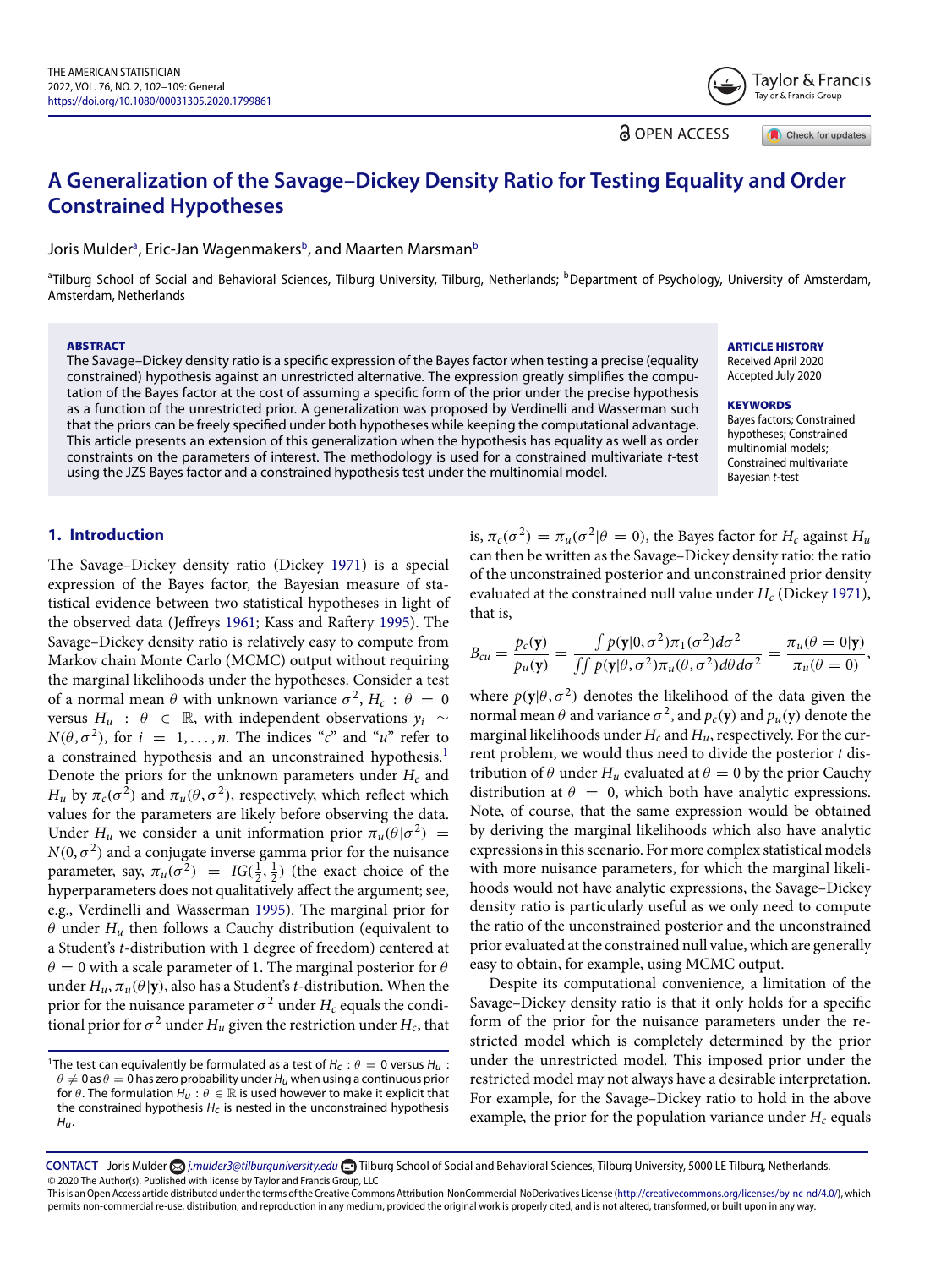<span id="page-2-5"></span>*π*<sub>*c*</sub>( $\sigma^2$ ) = *π*<sub>*u*</sub>( $\sigma^2$ |*θ* = 0) = *IG*(1,  $\frac{1}{2}$ ). This prior under *H<sub>c</sub>* is more concentrated around smaller values for  $\sigma^2$  than under  $H_u$  as can be seen from the prior modes for  $\sigma^2$  under  $H_c$ and  $H_u$  which are  $\frac{1}{4}$  and  $\frac{1}{3}$ , respectively. This is contradictory however because the sample estimate for  $\sigma^2$  will always be smaller under  $H_u$  where the mean  $\theta$  is unrestricted. Therefore, the Savage–Dickey density ratio should be used with care. For discussions on the Savage–Dickey density ratio, see Marin and Robert [\(2010\)](#page-8-1) and Heck [\(2019\)](#page-7-3). For discussions on priors for the nuisance parameters, see Consonni and Veronese [\(2008\)](#page-7-4).

To retain the computational convenience of the Savage– Dickey density ratio, while allowing researchers to freely specify the prior for the nuisance parameters under the restricted model, Verdinelli and Wasserman [\(1995\)](#page-8-0) proposed a generalization. In a multivariate setting when testing a vector of key parameters  $\theta$ , that is,  $H_c$ :  $\theta = \mathbf{r}$ , where **r** is a vector of constants, against an unconstrained alternative,  $H_u$  :  $\theta$  unconstrained, with nuisance parameters  $\phi$ , where the priors under  $H_c$  and  $H_u$ are denoted by  $\pi_c(\phi)$  and  $\pi_u(\theta, \phi)$ , respectively, the multivariate generalized Savage–Dickey density ratio is given by

<span id="page-2-0"></span>
$$
B_{1u} = \frac{\pi_u(\theta = \mathbf{r}|\mathbf{y})}{\pi_u(\theta = \mathbf{r})} \times \mathbb{E}\left\{\frac{\pi_c(\phi)}{\pi_u(\phi|\theta = \mathbf{r})}\right\},\qquad(1)
$$

where the expectation is taken over the conditional posterior under the unconstrained model,  $\pi_u(\phi|\theta = \mathbf{r}, \mathbf{y})$ . As can be seen, the generalization is equal to the original Savage Dickey density ratio (the first factor on the right hand side of [\(1\)](#page-2-0)) multiplied with a correction factor based on the ratio of the freely chosen prior for the nuisance parameters,  $\pi_c(\phi)$ , and the imposed prior for the nuisance parameters under the Savage–Dickey density ratio,  $\pi_u(\phi|\theta = r)$ . In the above example, one might want to use the same marginal prior for the nuisance parameter under  $H_c$  as under *H<sub>u</sub>*, that is,  $\pi_c(\sigma^2) = IG(\frac{1}{2}, \frac{1}{2})$ .

The generalization in [\(1\)](#page-2-0) was not derived when the constrained hypothesis contains order (or one-sided) constraints in addition to equality constraints, say,  $H_c$  :  $\theta_e = \mathbf{r}_e \otimes \theta_o >$ **r***o*. Scientific theories however are very often formulated with combinations of equality and order constraints (Hoijtink [2011\)](#page-7-5). In repeated measures studies, for instance, theory may suggest a specific ordering of the measurement means (de Jong, Rigotti, and Mulder [2017\)](#page-7-6) or measurement variances (Böing-Messing and Mulder [2020\)](#page-7-7), in a regression model theory may suggest that a certain set of predictor variables have zero effects, while other variables are expected to have a positive or a negative effects (Mulder and Olsson-Collentine [2019\)](#page-8-2), or order constraints may be formulated on regression effects (Haaf and Rouder [2017\)](#page-7-8) or intraclass correlations (Mulder and Fox [2013,](#page-8-3) [2019\)](#page-8-4) in multilevel models. The goal of the current article is therefore to show the generalization of the Savage–Dickey density ratio in [\(1\)](#page-2-0) for a constrained hypothesis with equality and order constraints on certain key parameters. This is shown in [Section 2,](#page-2-1) where the generalization is related to existing special cases of the Bayes factor. [Section 3](#page-3-0) presents two applications of Bayesian constrained hypothesis testing under two statistical models: A multivariate Bayesian *t*-test for standardized effects under the multivariate normal model using a novel extension of the JZS Bayes factor (Rouder et al. [2009\)](#page-8-5), and a constrained hypothesis test on the cell probabilities under a multinomial model. The article ends with some short concluding remarks in [Section 4.](#page-5-0)

## <span id="page-2-1"></span>**2. Extending the Savage–Dickey Density Ratio**

<span id="page-2-2"></span>[Lemma 1](#page-2-2) presents our main result.

*Lemma 1.* Consider a constrained statistical model, *Hc*, where the parameters  $\theta_e$  are fixed with equality constraints, that is,  $\theta_e = \mathbf{r}_e$ , and order (or one-sided) constraints are formulated on the parameters  $\theta_o$ , that is,  $\theta_o > \mathbf{r}_o$ , with (unconstrained) nuisance parameters *φ*, and an alternative unconstrained model *H<sub>u</sub>*, where  $(\theta_e, \theta_o, \phi)$  are unrestricted. If we denote the priors under *H<sub>c</sub>* and *H<sub>u</sub>* according to  $\pi_c(\theta_o, \phi)$  and  $\pi_u(\theta_e, \theta_o, \phi)$ , respectively, then the Bayes factor of model  $H_c$  against model *Hu* given a dataset **y** can be expressed as

$$
B_{cu} = \frac{\pi_u(\theta_e = \mathbf{r}_e|\mathbf{y})}{\pi_u(\theta_e = \mathbf{r}_e)\Pr_{c^*}(\theta_o > \mathbf{r}_o)}
$$
(2)  
\$\times \mathbb{E}\left\{\frac{\pi\_{c^\*}(\theta\_o, \phi)}{\pi\_u(\theta\_o, \phi|\theta\_e = \mathbf{r}\_e)}\mathbf{1}\_{\{\theta\_o > \mathbf{r}\_o\}}(\theta\_o)\right\},

where the expectation is taken over the conditional posterior of  $(\theta_o, \phi)$  given  $\theta_e = \mathbf{r}_e$  under  $H_u$ , that is,  $\pi_u(\theta_o, \phi | \mathbf{y}, \theta_e = \mathbf{r}_e)$ , and  $\pi_{c^*}(\theta_o, \phi)$  denotes the "completed" prior under the completed constrained hypothesis where the one-sided constraints are omitted, that is,  $H_{c^*}$  :  $\theta_e = \mathbf{r}_e$ , such that  $\pi_c(\theta_o, \phi) =$  $Pr_{c^*}(\theta_o > r_o)^{-1} \pi_{c^*}(\theta_o, \phi) 1_{\{\theta_o > r_o\}}(\theta_o)$ , where  $1_{\{\theta_o > r_o\}}(\theta_o)$  is the indicator function which equals 1 if  $\theta_o > r_o$  holds, and 0 otherwise, and  $Pr_{c^*}(\cdot)$  denotes the prior probability of  $\theta_o > r_o$ under the completed prior under  $H_{c^*}$ .

*Proof.* [Appendix A.](#page-5-1)

<span id="page-2-3"></span> $\Box$ 

*Remark 1.* Note that in the special case where

$$
\pi_c(\boldsymbol{\theta}_o, \boldsymbol{\phi}) = \pi_u(\boldsymbol{\theta}_o, \boldsymbol{\phi} | \boldsymbol{\theta}_e = \mathbf{r}_e) \Pr_u(\boldsymbol{\theta}_o > \mathbf{r}_o | \boldsymbol{\theta}_e = \mathbf{r}_e)^{-1} \mathbb{1}_{\{\boldsymbol{\theta}_o > \mathbf{r}_o\}}(\boldsymbol{\theta}_o),
$$

so that the completed prior under  $H_{c^*}$  is equal to  $\pi_u(\theta_o, \phi | \theta_e =$  $\mathbf{r}_e$ , then [\(2\)](#page-2-3) results in the known generalization of the Savage– Dickey density ratio of the Bayes factor for an equality and order hypothesis against an unconstrained alternative,

<span id="page-2-4"></span>
$$
B_{cu} = \frac{\pi_u(\theta_e = \mathbf{r}_e | \mathbf{y})}{\pi_u(\theta_e = \mathbf{r}_e)} \times \frac{\Pr_u(\theta_o > \mathbf{r}_o | \mathbf{y}, \theta_e = \mathbf{r}_e)}{\Pr_u(\theta_o > \mathbf{r}_o | \theta_e = \mathbf{r}_e)}.
$$
 (3)

This expression has been reported in Mulder and Gelissen [\(2018\)](#page-8-6), for example.

*Remark 2.* In the special case with no order constraints, the parameters *θ <sup>o</sup>* would be part of the nuisance parameters *φ*, and thus [\(2\)](#page-2-3) becomes equal to [\(1\)](#page-2-0).

*Remark 3.* The importance of the "completed" prior where the one-sided constraints are omitted was also highlighted by Pericchi, Liu, and Torres [\(2008\)](#page-8-7) for intrinsic Bayes factors.

[Lemma 1](#page-2-2) shows which four ingredients need to be computed to obtain the Bayes factor of a constrained hypothesis against an unconstrained alternative. The computation of these four ingredients can be done in different ways across different statistical models. To give readers more insights about the computational aspects, the next section shows the application of the result under two different statistical models: the multivariate normal model for multivariate continuous data and the multinomial model for categorical data.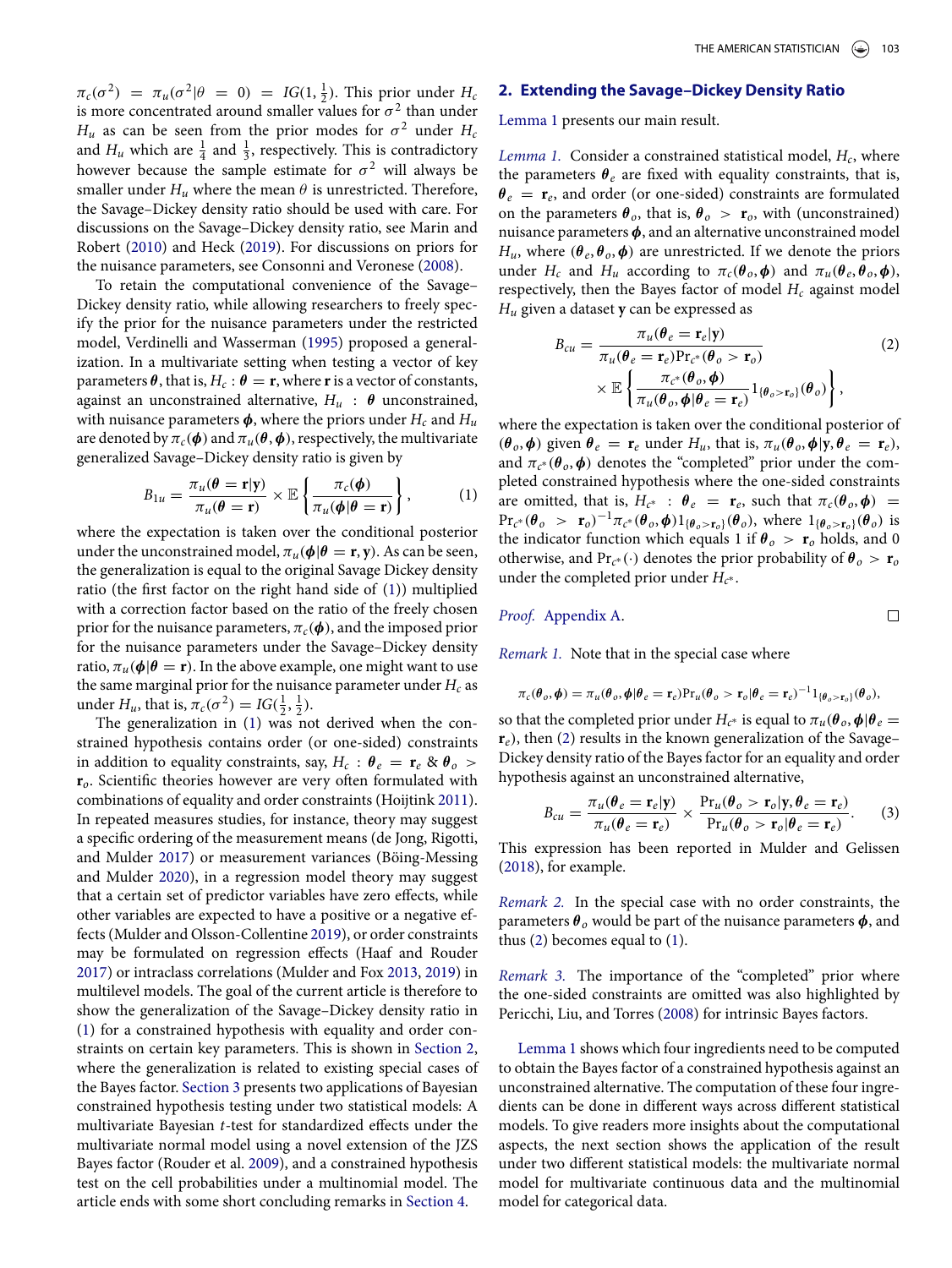#### <span id="page-3-3"></span><span id="page-3-2"></span><span id="page-3-0"></span>**3. Applications**

#### *3.1. A Multivariate t-Test Using the JZS Bayes Factor*

The Cauchy prior for standardized effects is becoming increasingly popular for Bayes factor testing in the social and behavioral sciences (Rouder et al. [2009,](#page-8-5) [2012;](#page-8-8) Rouder and Morey [2015\)](#page-8-9). This Bayes factor is based on key contributions by Jeffreys [\(1961\)](#page-7-1), Zellner and Siow [\(1980\)](#page-8-10), and Liang et al. [\(2008\)](#page-8-11), and is therefore also referred to as the JZS Bayes factor. Here, we extend this to a Bayesian multivariate *t*-test under the multivariate normal model, and show how to compute the Bayes factor for testing a hypothesis with equality and order constraints on the standardized effects using [Lemma 1.](#page-2-2) Note that this test differs from multivariate *t*-tests on multiple coefficients using a multivariate Cauchy prior under univariate linear regression models (Rouder and Morey [2015;](#page-8-9) Heck [2019\)](#page-7-3) as we consider a model with a multivariate outcome variable.

Let a multivariate dependent variable of  $p$  dimensions,  $y_i$ , follow a multivariate normal distribution, that is,  $\mathbf{y}_i \sim N(\boldsymbol{\mu}, \boldsymbol{\Sigma})$ , for  $i = 1, \ldots, n$ . To explicitly model the standardized effects, we reparameterize the model according to

<span id="page-3-1"></span>
$$
\mathbf{y}_i \sim N(\mathbf{L}_{\Sigma} \delta, \Sigma), \tag{4}
$$

where  $\delta$  are the unknown standardized effects, and  $L_{\Sigma}$  is the lower triangular Cholesky factor of the unknown covariance matrix  $\Sigma$ , such that  $L_{\Sigma}L_{\Sigma}' = \Sigma$ . The model in [\(4\)](#page-3-1) is a generalization of the univariate model considered by Rouder et al. [\(2009\)](#page-8-5),  $y_i \sim N(\sigma \delta, \sigma^2)$ .

As a motivating example we consider the bivariate dataset  $(p = 2)$  presented in Larocque and Labarre [\(2004\)](#page-8-12), where  $y_i = (y_{i1}, y_{i2})'$  contains the cell count differences of CD45RA T and CD45RO T cells of *n* = 36 HIV-positive newborn infants (Sleasman et al. [1999\)](#page-8-13). We are interested in testing whether the standardized effects of the cell count differences of the two cell types are equal and positive, that is,

$$
H_c: \delta_1 = \delta_2 > 0
$$
  

$$
H_u: (\delta_1, \delta_2) \in \mathbb{R}^2.
$$

The sample means were  $\bar{y} = (86.94, 193.47)$  and the estimated covariance matrix equaled  $\hat{\Sigma} = [20197 23515; 23515 106350]$ .

Extending the prior proposed by Rouder et al. [\(2009\)](#page-8-5) to the multivariate normal model, we set an unconstrained Cauchy prior on  $\delta$  under  $H_u$  and the Jeffreys' prior for the covariance matrix:

$$
\pi_u(\delta, \Sigma) = \pi_u(\delta) \times \pi_u(\Sigma)
$$
  
= Cauchy( $\delta | S_{u,0} \rangle \times |\Sigma|^{-\frac{p+1}{2}}$ .

A diagonal prior scale matrix is set for  $\delta$  given by  $S_{u,0}$  = diag( $s_1^2$ ,  $s_2^2$ ), with  $s_1^2 = s_2^2 = 0.25$ . This prior implies that standardized effects of about 0.5 are likely under *Hu*. Under the constrained hypothesis  $H_c$ , the free parameters are the common standardized effect, say,  $\delta = \delta_1 = \delta_2$ , and the error covariance matrix,  $\Sigma$ . We set a univariate Cauchy prior for  $\delta$  with scale  $s_1$ truncated in  $\delta > 0$ , and the Jeffreys' prior for  $\Sigma$ , that is,

$$
\pi_c(\delta, \Sigma) = \pi_1(\delta) \times \pi_1(\Sigma)
$$
  
= 2 \times Cauchy(\delta|s\_1) \times 1(\delta > 0) \times |\Sigma|^{-\frac{p+1}{2}},

where  $\pi_{c^*}(\delta) =$  Cauchy $(\delta | s_1)$  denotes the completed prior, and 2 serves as a normalizing constant for the completed prior as  $Pr_{c^*}(\delta > 0)^{-1} = 2$ . As  $\delta$  has a similar interpretation as  $\delta_1$  and  $\delta_2$  under *H<sub>u</sub>*, the prior scale is also set to  $s_1 = 0.5$ .

By applying the following linear transformation on the standardized effects,

$$
\boldsymbol{\theta} = \left[ \begin{array}{c} \theta_e \\ \theta_o \end{array} \right] = \left[ \begin{array}{c} \delta_1 - \delta_2 \\ \delta_2 \end{array} \right] \left[ \begin{array}{cc} 1 & -1 \\ 0 & 1 \end{array} \right] \left[ \begin{array}{c} \delta_1 \\ \delta_2 \end{array} \right] = \mathbf{T} \boldsymbol{\delta}, \quad (5)
$$

the model can equivalently be written as  $y_i \sim N(LT^{-1}\theta, \Sigma)$ , and the hypotheses can be written as

$$
H_c: \theta_e = 0, \theta_o > 0
$$
  

$$
H_u: (\theta_e, \theta_o) \in \mathbb{R}^2.
$$

Note here that  $\theta$ <sup>*o*</sup> corresponds to the common standardized effect *δ* under  $H_c$ . The prior for  $(θ_e, θ_o)$  under  $H_u$  follows a bivariate Cauchy distribution with scale matrix  $TS_{u,0}T' = [0.5 0.25$ ;  $-0.25$  0.25].

If one would be testing the hypotheses with the Savage– Dickey density ratio in [\(3\)](#page-2-4), it is easy to show that the implied prior for  $\delta$  under  $H_c$  (i.e., the conditional unconstrained prior for  $\theta$ <sup>*o*</sup> given  $\theta$ <sup>*e*</sup> = 0 under *H<sub>u</sub>*) follows a Student's *t*-distribution with 2 degrees of freedom with a scale parameter of  $0.25^2 = 0.125$ ; thus assuming that standardized effects of 0.25 are likely under *Hc*. As was discussed earlier, there is no logical reason why the common standardized effect under the restricted hypothesis *Hc* is expected to be smaller than the standardized effects under *Hu* a priori.

The JSZ Bayes factor for this constrained testing problem using [Lemma 1](#page-2-2) based on the actual Cauchy priors for the standardized effects can be computed using MCMC output from a sampler under *Hu*, which is described in [Appendix B.](#page-5-2) The R code for the computation is given in [Appendix C.1.](#page-5-3) The four key quantifies in [\(2\)](#page-2-3) are computed as follows:

- As the unconstrained marginal prior for  $\theta_e$  follows a Cauchy distribution with scale  $\sqrt{0.5}$  [\(Figure 1,](#page-4-0) left panel, dashed line), the prior density equals  $\pi_u(\theta_e = 0|\mathbf{Y}) = \sqrt{2}/\pi$ .
- The estimated marginal posterior for  $\theta_e$  under  $H_u$  follows from MCMC output. The estimated posterior for *θ<sup>e</sup>* is plotted in [Figure 1](#page-4-0) (left panel, solid line). This yields  $\hat{\pi}_{u}(\theta_{e} = 0|\mathbf{Y}) =$ 0.9871618.
- As the completed prior for *δ* under *Hc*<sup>∗</sup> follows a Cauchy*(*0.5*)* distribution that is centered at zero, the prior probability equals  $Pr_{c^*}(\delta > 0) = 0.5$ .
- As the priors for the covariance matrices cancel out in the fraction, the expected value can be written as  $\mathbb{E}\left\{\frac{\text{Cauchy}(\theta_o|0.5)}{\text{Cauchy}(\theta_o|0.25)}1_{\{\theta_o>0\}}(\theta_o)\right\}$  under the conditional posterior for  $\theta$ <sup>*o*</sup> given  $\theta$ <sup>*e*</sup> = 0 under *H<sub>u</sub>*. [Appendix B](#page-5-2) also shows how to get posterior draws from  $\theta$ <sup>*o*</sup> under  $H$ <sup>*u*</sup> given  $\theta$ <sup>*e*</sup> = 0. The estimated posterior is displayed in [Figure 1](#page-4-0) (right panel). A Monte Carlo estimate can then be used to compute the expectation, which yields 1.098799.

Application of [Lemma 1](#page-2-2) then yields a Bayes factor for *Hc* against *H<sub>u</sub>* of *B<sub>cu</sub>* =  $\frac{0.9871618}{\sqrt{2}/\pi \times 0.5} \times 1.098799 = 4.8$ . Thus, there is 4.8 times more evidence in the data for equal and positive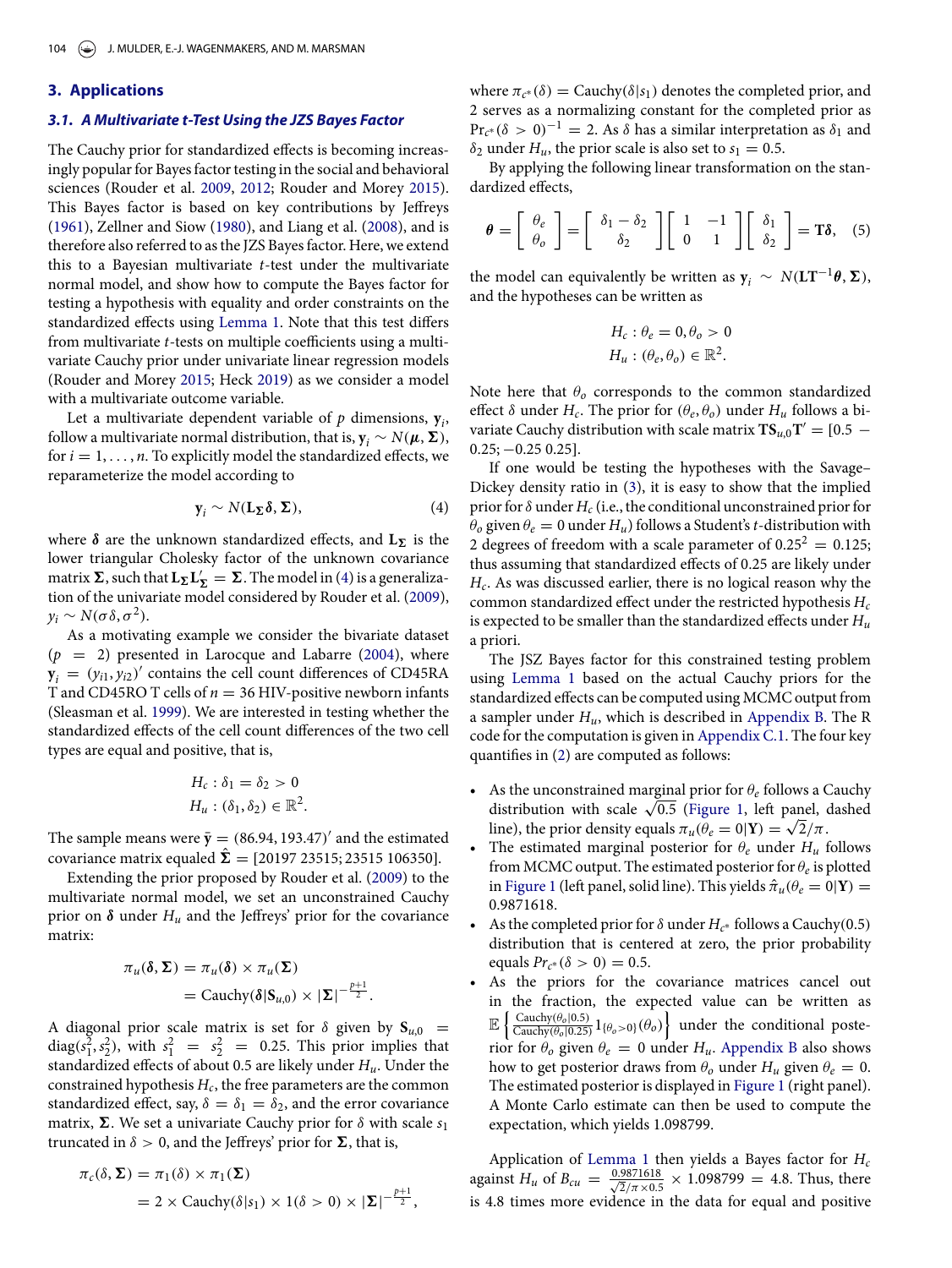<span id="page-4-3"></span><span id="page-4-0"></span>

**Figure 1.** Estimated probability densities for the multivariate Student'st-test. Left panel: Marginal posterior (solid line) and prior (dashed line) for *θ*<sup>e</sup> = *δ*<sup>1</sup> −*δ*2. The dotted lines indicate the estimated density values at  $\theta_e = 0$ . Right panel: Estimated conditional posterior for  $\theta_o$  given  $\theta_e = 0$  under  $H_u$ .

standardized count differences than for the unconstrained alternative hypothesis. Assuming equal prior probabilities for *Hc* and *H<sub>u</sub>* this would yield posterior probabilities of  $Pr(H_c|Y) = 0.783$ and  $Pr(H_u|Y) = 0.217$ . Thus, there is mild evidence for  $H_c$ relative to  $H_u$ . To draw clearer conclusions more data would need to be collected.

## <span id="page-4-2"></span>*3.2. Constrained Hypothesis Testing Under the Multinomial Model*

When analyzing categorical data using a multinomial model, researchers are often interested in testing the relationships between the probabilities of the different cells (Robertson [1978;](#page-8-14) Klugkist, Laudy, and Hoijtink [2010;](#page-7-9) Heck and Davis-Stober [2019\)](#page-7-10). As an example, we consider an experiment for testing the Mendelian inheritance theory discussed by Robertson [\(1978\)](#page-8-14). A total of 556 peas coming from crosses of plants from round yellow seeds and plants from wrinkled green seeds were divided in four categories. The cell probabilities for these categories are contained in the vector  $\gamma = (\gamma_1, \gamma_2, \gamma_3, \gamma_4)$ , where  $\gamma_1$  denotes the probability that a pea resulting from such a mating is round and yellow;  $\gamma_2$  denotes the probability that it is wrinkled and yellow;  $\gamma_3$  denotes the probability that it is round and green; and  $\gamma_4$  denotes the probability that it is wrinkled and green. The Mendelian theory states that  $\gamma_1$  is largest, followed by  $\gamma_2$ and  $\gamma_3$  which are assumed to be equal, and  $\gamma_4$  is expected to be smallest. This can be summarized as  $H_c$ :  $\gamma_1$  >  $\gamma_2$  =  $\gamma_3$  > *γ*4. In particular, the theory dictates that the four probabilities are proportional to 9, 3, 3, and 1, respectively. We translate this to a completed prior under  $H_{c^*}$  such that its means satisfy  $\frac{E(\gamma_1)}{E(\gamma_2)} = \frac{E(\gamma_2)}{E(\gamma_4)} = 3$ . This can be achieved via a Dirichlet prior under an alternative parameterization,  $(ξ_1, ξ_2, ξ_4) \sim$ Dirichlet( $\alpha_{c1}, \alpha_{c2}, \alpha_{c3}$ ), with  $\alpha_c = (9, 6, 1)'$ . The cell probabilities under  $H_{c^*}$  are then defined by  $(\gamma_1, \gamma_2, \gamma_4) = (\xi_1, \xi_2/2, \xi_4)$ , which then follow a specific scaled Dirichlet distribution, which we denote by SDirichlet(9, 6, 1).<sup>[2](#page-4-1)</sup> The prior for the cell probabilities under  $H_c$  is then a truncation of this scaled Dirichlet distribution truncated under  $\gamma_1 > \gamma_2 > \gamma_4$ . The Mendelian hypothesis can equivalently be formulated on the transformed  $\text{parameters } (\theta_e, \theta_{o,1}, \theta_{o,2}, \phi) = (\gamma_2 - \gamma_3, \gamma_1 - \gamma_2, \gamma_2 - \gamma_4, \gamma_2)$ so that  $H_c$ :  $\theta_e = 0$ ,  $(\theta_{0,1}, \theta_{0,2}) > 0$ , as in [Lemma 1.](#page-2-2) It is easier however to compute the four quantities in [\(2\)](#page-2-3) via the untransformed parameters *γ* as will be shown below.

The Mendelian hypothesis will be tested against an unconstrained alternative which does not make any assumptions about the relationships between the cell probabilities. A uniform prior on the simplex will be used under the alternative, that is,  $\pi_u(\gamma_1, \gamma_2, \gamma_3, \gamma_4) =$  Dirichlet $(1, 1, 1, 1)$ . The observed frequencies in the four respective categories were equal to 315, 101, 108, and 32.

The R code for the computation of the Bayes factor of *Hc* against  $H_u$  can be found in [Appendix C.2.](#page-7-11)

- The unconstrained marginal prior density at  $\theta_e = 0$  can be estimated from a sample of  $\theta_e = \gamma_2 - \gamma_3$  where  $\gamma$  is sampled from the unconstrained Dirichlet*(*1, 1, 1, 1*)* prior, resulting in  $\hat{\pi}_{\mu}(\theta_e=0) = 1.476556.$
- Similarly, the unconstrained marginal posterior density at  $\theta_e = 0$  can be obtained by sampling *γ* from the unconstrained Dirichlet*(*316, 102, 109, 33*)* posterior, resulting in  $\hat{\pi}_u(\theta_e = 0|\mathbf{y}) = 13.71403.$
- The prior probability under  $H_c$  can be obtained by first sampling  $(\xi_1, \xi_2, \xi_4) \sim$  Dirichlet $(9, 6, 1)$ , then transforming the prior draws according to  $(\gamma_1, \gamma_2, \gamma_4) = (\xi_1, \xi_2/2, \xi_4)$ , and taking the proportion of draws satisfying the constraints  $\Pr_c(\gamma_1 > \gamma_2 > \gamma_3) \approx S^{-1} \sum_{s=1}^S I(\gamma_1^{(s)} > \gamma_2^{(s)} > \gamma_3^{(s)}) =$ 0.8949818, where  $\gamma^{(s)}$  denotes the *s*th draw, for  $s = 1, \ldots, S$ .
- To get draws from the conditional distribution *(γ*<sub>1</sub>, *γ*<sub>2</sub>, *γ*<sub>3</sub>, *γ*<sub>4</sub>*)* given *γ*<sub>2</sub> = *γ*<sub>3</sub> when  $(γ_1, γ_2, γ_3, γ_4)$  ~ Dirichlet( $\alpha_1, \alpha_2, \alpha_3, \alpha_4$ ) under  $H_u$ , we can sample transformed parameters *(ξ*1, *ξ*2, *ξ*4*)* ∼ Dirichlet*(α*1, *α*<sup>2</sup> + *α*<sup>3</sup> − 1, *α*4*)*, and compute *(γ*1, *γ*2, *γ*3, *γ*4*)* = *(ξ*1, *ξ*2*/*2, *ξ*2*/*2, *ξ*4*)*. This can be used to obtain draws from the conditional posterior for  $(\gamma_1, \gamma_2, \gamma_3, \gamma_4)$  given  $\gamma_2 = \gamma_3$  under  $H_u$ by setting  $\alpha$  =  $(315, 101, 108, 33)$ . The expectation in [\(2\)](#page-2-3) can then be computed as the arithmetic mean of  $\frac{\text{SDirichlet}((\gamma_1, \gamma_2, \gamma_4)|\alpha = (9, 6, 1)}{\text{SDirichlet}((\gamma_1, \gamma_2, \gamma_4)|\alpha = (1, 1, 1))} I(\gamma_1 > \gamma_2 > \gamma_4)$  based on a sufficiently large sample. This yields an estimate of 10.50881.

In sum the Bayes factor of the Mendelian hypothesis against the noninformative unconstrained alternative is equal to  $B_{cu}$  =

<span id="page-4-1"></span><sup>&</sup>lt;sup>2</sup>This specific scaled Dirichlet distribution has probability density function  $\pi_{c^*}(\gamma_1, \gamma_2, \gamma_4)$  = SDirichlet $(\alpha_{c1}, \alpha_{c2}, \alpha_{c3})$  $\frac{2^{\alpha}c_2}{B(\alpha_{c1}, \alpha_{c2}, \alpha_{c3})} \gamma_1^{\alpha_{c1}-1} \gamma_2^{\alpha_{c2}-1} (1 - \gamma_1 - 2\gamma_2)^{\alpha_{c3}-1}$ , with  $\gamma_4 = 1 - \gamma_1 - 2\gamma_2$ , where  $B(\cdot)$  is the multivariate beta function.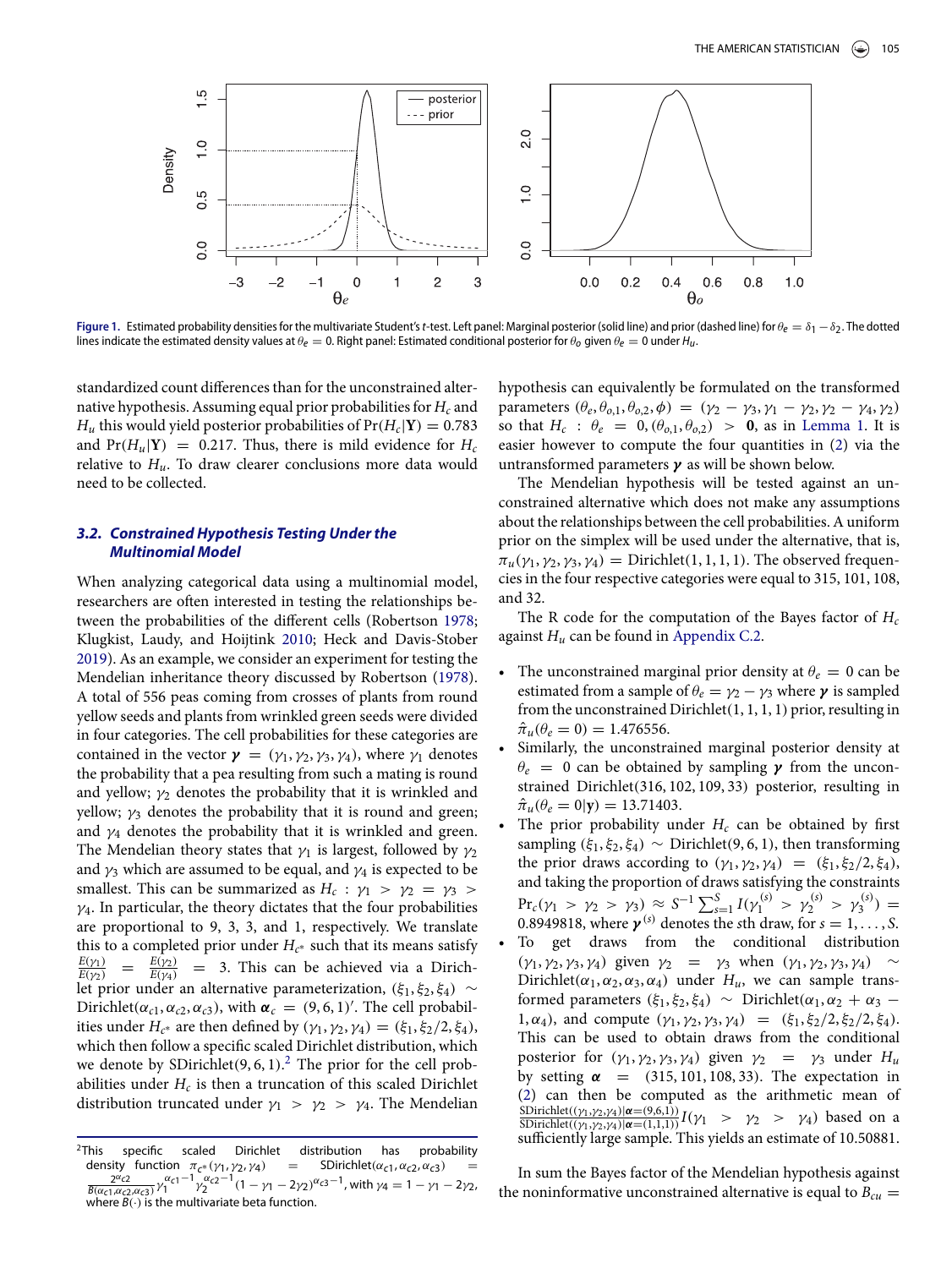<span id="page-5-4"></span> $\frac{13.71403}{1.476556 \times 0.8949818} \times 10.50881 = 109.0572$ . This can be interpreted as relatively strong evidence for the Mendelian hypothesis against an unconstrained alternative based on the observed data.

Finally note that by using probability calculus it can be shown that the first two ingredients have analytic solutions as the marginal probability density at  $\theta_e = \gamma_2 - \gamma_3 = 0$  under  $H_u$ , when  $\gamma \sim \text{Dirichlet}(\alpha)$ , is equal to  $\frac{\Gamma(\alpha_2 + \alpha_3)(\alpha_1 + \alpha_2 + \alpha_3 + \alpha_4 - 1)}{\Gamma(\alpha_2)\Gamma(\alpha_3)(\alpha_2 + \alpha_3 - 1)2^{\alpha_2 + \alpha_3 - 1}}$ . In the above calculation, numerical estimates were used to give readers more insights how to obtain these quantities when analytic expressions are unavailable.

### <span id="page-5-0"></span>**4. Concluding Remarks**

As Bayes factors are becoming increasingly popular to test hypotheses with equality as well as order constraints on the parameters of interest, more flexible and fast estimation methods to acquire these Bayes factors are needed. The generalization of the Savage–Dickey density ratio that was presented in this article will be a useful contribution for this purpose. The expression allows one to compute Bayes factors in a straightforward manner from MCMC output while being able to freely specify the priors for the free parameters under the competing hypotheses. The applicability of the proposed methodology was illustrated in a constrained multivariate *t*-test using a novel extension of the JSZ Bayes factor to the multivariate normal model and in a constrained hypothesis test under the multinomial model.

## <span id="page-5-1"></span>**Appendix A. Proof of [Lemma 1](#page-2-2)**

As the constrained model  $H_c$ :  $\theta_e = \mathbf{r}_e \otimes \theta_o > \mathbf{r}_o$  is nested in the unconstrained model  $H_u$ , the likelihood under  $H_c$  can be written as the truncation of the unconstrained likelihood, that is,  $p_c(y|\theta_o, \phi)$  =  $p_u(y|\theta_e = \mathbf{r}_e, \theta_o, \phi)1_{\{\theta_o > \mathbf{r}_o\}}(\theta_o)$ . The result in [Lemma 1](#page-2-2) then follows via the following steps,

$$
B_{cu} = \frac{p_c(\mathbf{y})}{p_u(\mathbf{y})} = \frac{\int \int_{\theta_o > \mathbf{r}_o} p_c(\mathbf{y}|\theta_o, \phi) \pi_c(\theta_o, \phi) d\theta_o d\phi}{\int \int \int p_u(\mathbf{y}|\theta_e, \theta_o, \phi) \pi_u(\theta_e, \theta_o, \phi) d\theta_e d\theta_o d\phi}
$$
  
\n
$$
= \int_{\theta_o > \mathbf{r}_o} \frac{p_u(\mathbf{y}|\theta_e = \mathbf{r}_e, \theta_o, \phi) \pi_u(\theta_e, \theta_o, \phi) d\theta_o d\theta_o d\phi}{p_u(\mathbf{y}) \pi_u(\theta_e = \mathbf{r}_e|\mathbf{y})}
$$
  
\n
$$
= \int_{\theta_o > \mathbf{r}_o} \frac{p_u(\mathbf{y}|\theta_e = \mathbf{r}_e, \theta_o, \phi) \pi_c(\theta_o, \phi)}{p_u(\mathbf{y}) \pi_u(\theta_e = \mathbf{r}_e, \theta_o, \phi|\mathbf{y})} \pi_u(\theta_o, \phi|\mathbf{y}, \theta_e = \mathbf{r}_e) d\theta_o d\phi
$$
  
\n
$$
\times \pi_u(\theta_e = \mathbf{r}_e|\mathbf{y})
$$
  
\n
$$
= \int_{\theta_o > \mathbf{r}_o} \frac{\pi_c(\theta_o, \phi)}{\pi_u(\theta_e = \mathbf{r}_e, \theta_o, \phi)} \pi_u(\theta_o, \phi|\mathbf{y}, \theta_e = \mathbf{r}_e) d\theta_o d\phi
$$
  
\n
$$
\times \pi_u(\theta_e = \mathbf{r}_e|\mathbf{y})
$$
  
\n
$$
= \int_{\theta_o > \mathbf{r}_o} \frac{\pi_c(\theta_o, \phi)}{\pi_u(\theta_o, \phi|\theta_e = \mathbf{r}_e)} \pi_u(\theta_o, \phi|\mathbf{y}, \theta_e = \mathbf{r}_e) d\theta_o d\phi
$$
  
\n
$$
\times \frac{\pi_u(\theta_e = \mathbf{r}_e|\mathbf{y})}{\pi_u(\theta_e = \mathbf{r}_e)}
$$
  
\n
$$
= \int_{\theta_o > \mathbf{r}_o} \frac{\pi_c(\theta_o, \phi) \mathbf{1}_{\{\theta_o > \mathbf{r}_o\}}(\theta_o)}{\pi_u(\theta_o, \
$$

which completes the proof. Note that in the third step the indicator function,  $1_{\{\theta_a > \mathbf{r}_a\}}(\theta_o)$ , was omitted as the integrand is integrated over the subspace where  $\theta_o > \mathbf{r}_o$ . In the second last step, the completed version of the constrained hypothesis has the order constraints omitted, that is,  $H_{c^*}$  :  $\theta_e = \mathbf{r}_e$ , with completed prior  $\pi_{c^*}(\theta_o, \phi)$ , such that  $\pi_c(\theta_o, \phi) = \pi_{c^*}(\theta_o, \phi) \Pr_{c^*}(\theta_o > r_o)^{-1} 1_{\{\theta_o > r_o\}}(\theta_o).$ 

## <span id="page-5-2"></span>**Appendix B. MCMC Sampler for the Multivariate Student's** *t***-test**

1. Drawing the standardized effects *δ*. It is well-known that a multivariate Cauchy prior of *p* dimensions can be written as a Multivariate normal distribution with an inverse Wishart mixing distribution on the normal covariance matrix with  $p$  degrees of freedom, that is,

$$
\pi_u(\delta) = \text{Cauchy}(\delta|S_0)
$$
  
=  $\int N(\delta|0, \Phi) \times \text{IW}(\Phi|p, S_0) d\Phi$ .

Thus, the conditional prior for *δ* given the auxiliary parameter matrix  $\Phi$  follows a *N*(0,  $\Phi$ ) distribution. Consequently, as  $z_{\Sigma,i}$  =  $\mathbf{L}_{\mathbf{\Sigma}}^{-1} \mathbf{y}_i \sim N(\delta, \mathbf{I}_p)$ , the conditional posterior of  $\delta$  follows a multivariate normal posterior,

$$
\delta|\Phi,\Sigma,y\sim N(n(\Phi^{-1}+nI_p)^{-1}\bar{\mathbf{z}}_{\Sigma},(\Phi^{-1}+nI_p)^{-1}),
$$

where  $\bar{z}_{\Sigma}$  are the sample means of  $z_{\Sigma,i}$ , for  $i = 1, \ldots, n$ .

2. Drawing the auxiliary covariance matrix  $\Phi$ . The conditional posterior for  $\Phi$  only depends on the standardized effects and it follows an inverse Wishart distribution,

$$
\Phi|\pmb{\delta} \sim \mathrm{IW}(p+1, S_0 + \delta \pmb{\delta}').
$$

3. Drawing the error covariance matrix  $\Sigma$ . The conditional posterior for the covariance matrix does not follow a known distribution. For this reason we use a random walk (e.g., Gelman et al. [2004\)](#page-7-12) for sampling the separate elements of  $\Sigma$ .

The sampler under the unconstrained model while restricting  $\delta_1$  = *δ*<sub>2</sub> (= *δ*) is very similar except that the prior for *δ* is now univariate Cauchy( $\delta$ |0.25) and  $\Phi = [\phi^2]$  is a scalar, and thus the conditional posterior for  $\delta$  is univariate normal  $N(2n(\phi^{-2} + 2n)^{-1}\bar{z}_{\Sigma}, (\phi^{-2} +$ *n* $)$ <sup>−1</sup>), where  $\bar{z}$  $\sum$  is the mean of  $\bar{z}$  $\sum$ . Also note that the inverse Wishart distribution in Step 2 is now for a  $1 \times 1$  covariance matrix which is equivalent to an inverse gamma distribution.

#### **Appendix C. R Code for Empirical Analyses**

#### <span id="page-5-3"></span>*C.1. R Code for Multivariate t-Test in [Section 3.1](#page-3-2)*

library(mvtnorm) library(Matrix)

- # computing the unconstrained marginal prior density at \theta\_e=0:priorE <- dcauchy(0,  $location = 0, scale = sqrt(.5))$
- # computing the unconstrained marginal posterior density at \theta\_e=0: # read data

 $Y \leftarrow t$  (matrix (c(242, 1708, 569, 569, 270, 757, -25, 499, 309,231,22,338,-42,26,-233,119,206,163,-106, -186,55,54,85,48,30,50,194,525,-87,-110,159, 148,29,102,89,364,-9,36,158,234,76,122,15,24, 3,36,93,71,160,44,66,128,180,155,237,85,105, 76,16,6,167,364,-10,-18,-61,-21,-7,-2,15,32, 160,188),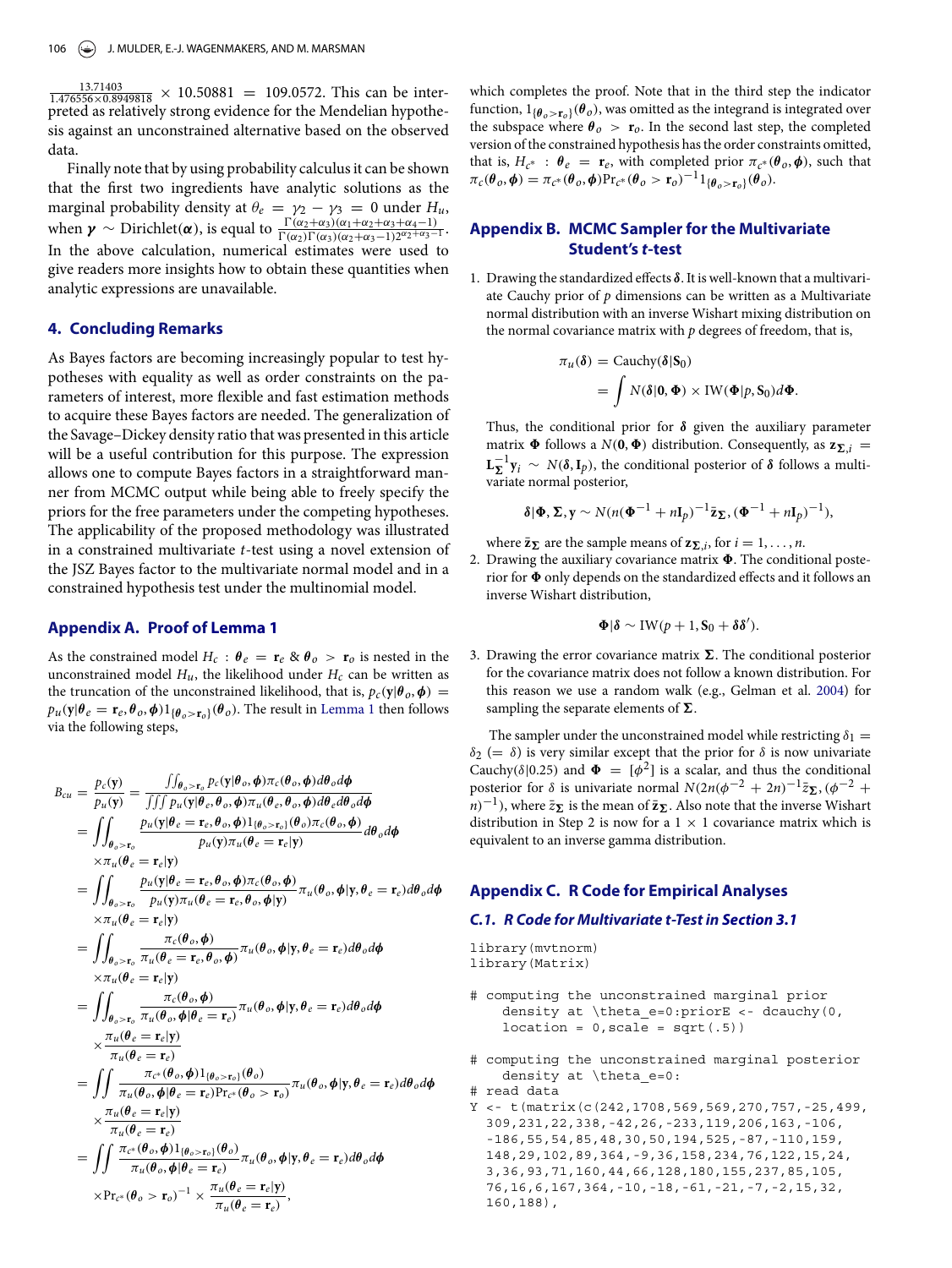nrow=2)) set.seed(123) #dimension  $p \leftarrow \text{ncol}(Y)$ nums  $\leftarrow$  p\*(p+1)/2  $n \le - nrow(Y)$ #initial parameter values based on burn-in period delta <- c(.5,.2) Sigma <- matrix(c(2,2,2,11),2,2) \* 10\*\*4  $L \leftarrow t$  (chol(Sigma)) Phi <- diag(p) #selection of unique elements in \Sigma lowerSigma <- lower.tri(Sigma,diag=TRUE) welklower <- which(lowerSigma) # tranformation matrix Trans <-  $matrix(c(1, 0, -1, 1), ncol=2)$ #prior hyperparameters S0 <- diag(p) \*  $.5***2$ # random walk sd's for the elements of \Sigma # to have an efficient acceptance probability # based on burn-in period. sdstep <- c(9,13,48) \* 10\*\*3 #store draws numdraws <- 1e5 storeDelta <- matrix(0,nrow=numdraws,ncol=p) storeSigma <- storePhi <- array(0,dim=c(numdraws,  $p, p)$ ) #draws from stationary distribution for(s in 1:numdraws){ #draw delta deltaMean <- c(apply(Y%\*%t(solve(L)),2,mean)) SigmaDelta <- solve(n\*diag(p) + solve(Phi)) muDelta <- c(SigmaDelta%\*%deltaMean\*n) delta <- c(rmvnorm(1,mean=muDelta,sigma= SigmaDelta)) #draw Phi Phi <- solve(rWishart(1,df=p+1,Sigma=solve(S0 + delta%\*%t(delta)))[,,1]) #draw Sigma using MH for(sig in 1:nums){ welknu <- welklower[sig] step1 <- rnorm(1,sd=sdstep[sig]) Sigma0 <- matrix(0,p,p) Sigma0[lowerSigma] <- Sigma[lowerSigma] Sigma0[welknu] <- Sigma0[welknu] + step1 Sigma\_can <- Sigma0 + t(Sigma0) - diag (diag(Sigma0)) if(min(eigen(Sigma\_can)\$values) > .000001){ #the candidate is positive definite L\_can <- t(chol(Sigma\_can)) #acceptance probability R MH <- exp( sum(dmvnorm(Y,mean=c(L can%\* %delta),sigma=Sigma\_can,  $log=TRUE)$ ) -  $(p+1)/2*log(det(Sigma can))$ sum(dmvnorm(Y,mean=c(L%\*%delta),sigma= Sigma,log=TRUE)) + (p+1)/2\*log(det(Sigma)) )  $if(runif(1) < R_MH)$ #accept draw Sigma <- Sigma\_can  $L < -t$  (chol(Sigma)) } } } storeDelta[s,] <- delta storeSigma[s,,] <- Sigma

```
storePhi[s,,] <- Phi
}
drawsE <- storeDelta[,1] - storeDelta[,2]
denspost <- density(drawsE)
df <- approxfun(denspost)
postE <-df(0)# Figure 1 (left panel)
plot(denspost,xlim=c(-3,3),main="",xlab="theta_e")
seq1 \leftarrow seq(-3, 3, length=1e3)lines(seq1,dcauchy(seq1,scale=sqrt(.5)),lty=2)
# computing the prior probability of \theta o>0
under H c: priorO <- 1 - pcauchy(0, location = 0,
scale = .5)
# computing the expectation of the ratio of the
# priors from a posterior sample under H_c given
# \theta_e = 0 initialization
set.seed(123)
p1 <- 1
p \leftarrow \text{ncol}(Y)nums \leftarrow p*(p+1)/2
n <- nrow(Y)
S0 <- diag(1)*.25**2
# initial parameter values based on burn-in
    period
delta <- .55
Phi <- matrix(1)
Sigma <- matrix(c(23,22,22,89),nrow=2) * 10**3
L \leftarrow t (chol(Sigma))
# random walk sd's for the elements of \Sigma to
# have an efficient acceptance probability based
# on burn-in period.
sdstep1 <- c(10,15,48) * 10**3
lowerSigma <- lower.tri(Sigma,diag=TRUE)
welklower <- which(lowerSigma)
# store draws
numdraws <- 1e5
storeDelta1 <- matrix(0,nrow=numdraws,ncol=1)
storePhi1 <- array(0,dim=c(numdraws,p1,p1))
storeSigma1 <- array(0,dim=c(numdraws,p,p))
for(s in 1:numdraws){
  #draw delta
  deltaMean <- mean(c(apply(Y%*%t(solve(L)),2,
  mean)))
  SigmaDelta <- solve(2*n*diag(p1) + solve(Phi))
  muDelta <- c(SigmaDelta%*%deltaMean*2*n)
  delta <- c(rmvnorm(1, mean=muDelta, sigma=
  SigmaDelta))
  #draw Phi
  Phi <- solve(rWishart(1,df=p1+1,Sigma=solve(S0+
    delta%*%t(delta)))[,,1])
  #draw Sigma using MH
  deltavec <- rep(delta,2)
  for(sig in 1:nums){
    welknu <- welklower[sig]
    step1 <- rnorm(1,sd=sdstep1[sig])
    Sigma0 <- matrix(0,p,p)
    Sigma0[lowerSigma] <- Sigma0[lowerSigma] +
    Sigma[lowerSigma]
    Sigma0[welknu] <- Sigma0[welknu] + step1
    Sigma_can <- Sigma0 + t(Sigma0) -
    diag(diag(Sigma0))
    if(min(eigen(Sigma_can)$values) > .000001 ){
      #the candidate is positive definite
      L can <- t(chol(Sigma_can))
      #dit zou sneller kunnen via onafhankelijke
```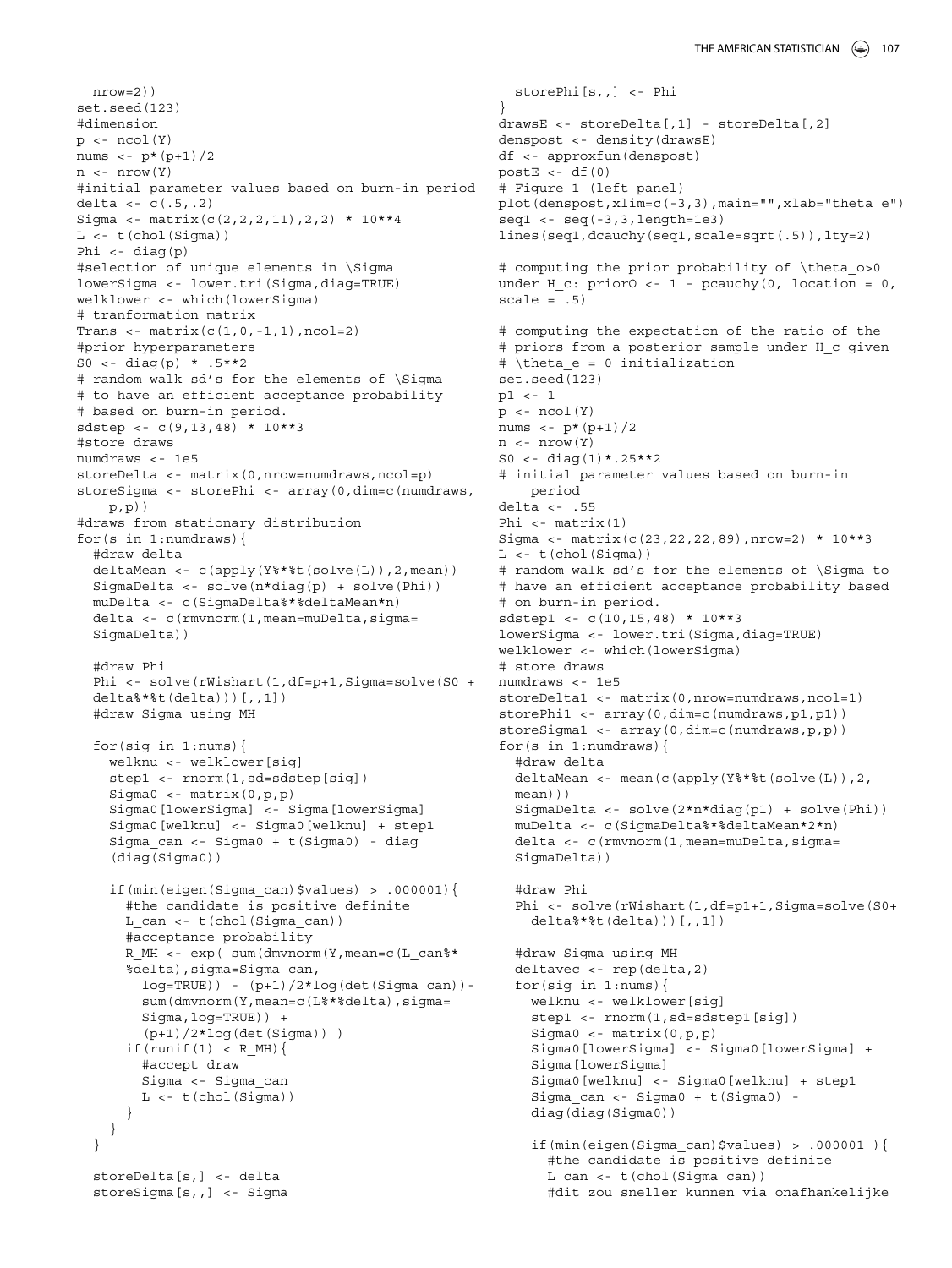```
univariate normals
      R MH <- exp( sum(dmvnorm(Y,mean=c(L can%
      *%deltavec),
        sigma=Sigma can, log=TRUE) - (p+1)/2*log(det(Sigma_can)) -
        sum(dmvnorm(Y,mean=c(L%*%deltavec),
        sigma=Sigma,log=TRUE))
        + (p+1)/2*log(det(Sigma)) )
      if(runif(1) < R MH){
        #accept draw
        Sigma <- Sigma_can
        L \leftarrow t \left( \text{chol}(Sigma) \right)}
    }
  }
  storeDelta1[s,] <- delta
  storePhi1[s,,] <- Phi
  storeSigma1[s,,] <- Sigma
}
expratio <- mean(dcauchy(c(storeDelta1),
scale=.5) / dcauchy(c(storeDelta1), scale=.25)
  * (c(storeDelta1)>0))
# Figure 1, right panel
plot(density(c(storeDelta1)), main="",
xlab="theta_o")
```

```
# computation of the Bayes factor
Bcu <- postE / (priorE * priorO) * expratio
```
## <span id="page-7-11"></span>*C.2. R Code for Multinomial Model in [Section 3.2](#page-4-2)*

library(MCMCpack) set.seed(123)

```
# computing the unconstrained marginal prior
density at \theta e=0: uncpriorsample <-
rdirichlet(n=1e7, alpha=c(1,1,1,1))densprior <- density(uncpriorsample[,2]-
uncpriorsample[,3])
df <- approxfun(densprior)
priorE \le -df(0)remove(uncpriorsample)
```

```
# computing the unconstrained marginal posterior
density at \theta e=0:uncpostsample <-
rdirichlet(n=1e7, alpha=c(1+315,1+101,1+108,
    1+32)denspost <- density(uncpostsample[,2]-
   uncpostsample[,3])
df <- approxfun(denspost)
postE < - df(0)remove(uncpostsample)
```

```
# computing the prior probability of \theta_o>0
under H c:priorsample1 <- rdirichlet
(n=1e7,alph=c(9,6,1))priorsample1[,2] <-
priorsample1[,2]/2
priorO <- mean(priorsample1[,1] > priorsample1[,2]
     & priorsample1[,2] > priorsample1[,3])
remove(priorsample1)
```

```
# computing the expectation of the ratio of
# priors: first define probability density
# for (gamma1,gamma2)
SDirichlet <- function(gamma1,gamma2,alpha1,
```

```
alpha2,alpha3){
  alphavec <- c(alpha1,alpha2,alpha3)
```

```
B1 <- exp(sum(lgamma(alphavec)) - lgamma(sum
```

```
(alphavec)))
  return(
    2ˆalpha2 / B1 * gamma1ˆ(alpha1-1) *
    gamma2ˆ(alpha2-1) * (1-gamma1-2*gamma2)
        ^{\circ} (alpha3-1)
 )
}
condpostsample <- rdirichlet(n=1e7, alpha=c(316,
210,33))
condpostsample[,2] <- condpostsample[,2]/2
expratio <- mean(SDirichlet(condpostsample[,1],
    condpostsample[,2],9,6,1) /
  SDirichlet(condpostsample[,1],condpostsample
  [0.2], 1, 1, 1) *
    (condpostsample[,1]>condpostsample[,2] &
      condpostsample[,2]>condpostsample[,3])
  \rightarrowremove(condpostsample)
```
# computing the Bayes factor of \$H\_c\$ against \$H\_u\$: Bcu <- postE/(priorE\*priorO)\*expratio

#### **Acknowledgments**

The authors would like to thank Florian Böing-Messing for helpful discussions at an early stage of the article, and the editor and three anonymous reviewers for constructive feedback which improved the readability of the article.

### **Funding**

Mulder is supported by an ERC starting grant (758791).

#### **References**

- <span id="page-7-7"></span>Böing-Messing, F., and Mulder, J. (2020), "Bayes Factors for Testing Order Constraints on Variances of Dependent Outcomes," *The American Statistician*, DOI: 10.1080/00031305.2020.1715257. [\[103\]](#page-2-5)
- <span id="page-7-4"></span>Consonni, G., and Veronese, P. (2008), "Compatibility of Prior Specifications Across Linear Models," *Statistical Science*, 23, 332–353. [\[103\]](#page-2-5)
- <span id="page-7-6"></span>de Jong, J., Rigotti, T., and Mulder, J. (2017), "One After the Other: Effects of Sequence Patterns of Breached and Overfulfilled Obligations," *European Journal of Work and Organizational Psychology*, 26, 337–355. [\[103\]](#page-2-5)
- <span id="page-7-0"></span>Dickey, J. (1971), "The Weighted Likelihood Ratio, Linear Hypotheses on Normal Location Parameters," *The Annals of Statistics*, 42, 204–223. [\[102\]](#page-1-3)
- <span id="page-7-12"></span>Gelman, A., Carlin, J. B., Stern, H. S., and Rubin, D. B. (2004), *Bayesian Data Analysis* (2nd ed.), London: Chapman & Hall. [\[106\]](#page-5-4)
- <span id="page-7-8"></span>Haaf, J., and Rouder, J. (2017), "Developing Constraint in Bayesian Mixed Models," *Psychological Methods*, 22, 779–798. [\[103\]](#page-2-5)
- <span id="page-7-3"></span>Heck, D. (2019), "A Caveat on the Savage-Dickey Density Ratio: The Case of Computing Bayes Factors for Regression Parameters," *British Journal of Mathematical and Statistical Psychology*, 72, 316–333. [\[103,](#page-2-5)[104\]](#page-3-3)
- <span id="page-7-10"></span>Heck, D., and Davis-Stober, C. (2019), "Multinomial Models With Linear Inequality Constraints: Overview and Improvements of Computational Methods for Bayesian Inference," *Journal of Psychological Mathematics*, 91, 70–87. [\[105\]](#page-4-3)
- <span id="page-7-5"></span>Hoijtink, H. (2011), *Informative Hypotheses: Theory and Practice for Behavioral and Social Scientists*, New York: Chapman & Hall/CRC. [\[103\]](#page-2-5)
- <span id="page-7-1"></span>Jeffreys, H. (1961), *Theory of Probability* (3rd ed.), New York: Oxford University Press. [\[102,](#page-1-3)[104\]](#page-3-3)
- <span id="page-7-2"></span>Kass, R. E., and Raftery, A. E. (1995), "Bayes Factors," *Journal of American Statistical Association*, 90, 773–795. [\[102\]](#page-1-3)
- <span id="page-7-9"></span>Klugkist, I., Laudy, O., and Hoijtink, H. (2010), "Bayesian Evaluation of Inequality and Equality Constrained Hypotheses for Contingency Tables," *Psychological Methods*, 15, 281–299. [\[105\]](#page-4-3)